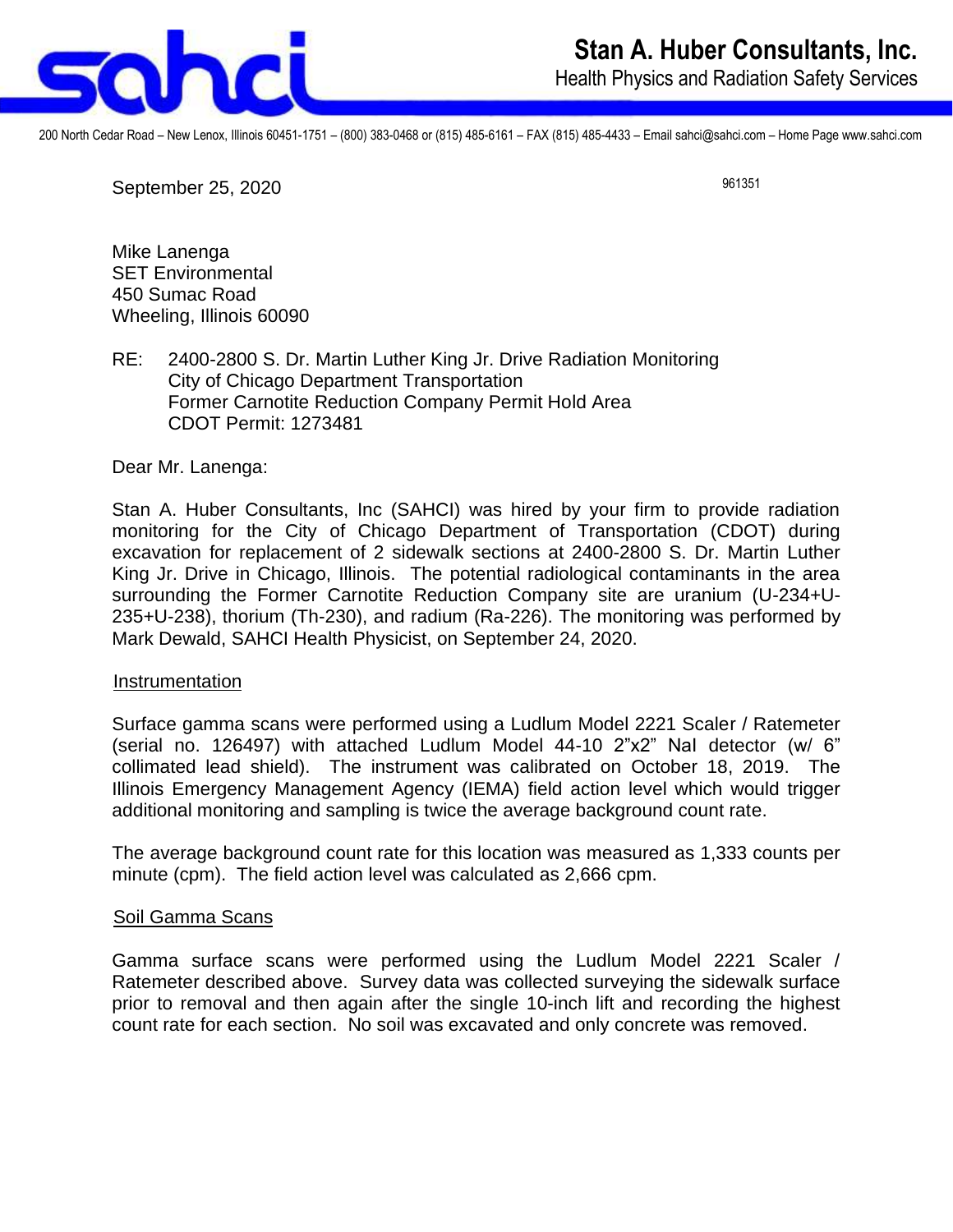The maximum gamma count rate for each lift was recorded on the attached Radiation Survey Form. The count rates in the excavation ranged from 1,800 cpm to 2,400 cpm. No count rates were found at any time that exceeded the field action level of 2,666 cpm.

## Additional Monitoring

Since no count rates were identified above the field action level, no additional soil sampling, air monitoring, or personnel monitoring were performed.

As required by IEMA, I will submit this report to Abby Mazza at the City of Chicago, Department of Assets, Information and Services (AIS).

Thank you for your assistance with this project. If you have any questions or need additional information, please call me at (815) 485-6161.

Sincerely, Stan A. Huber Consultants, Inc.

Case

Glenn Huber, CHP President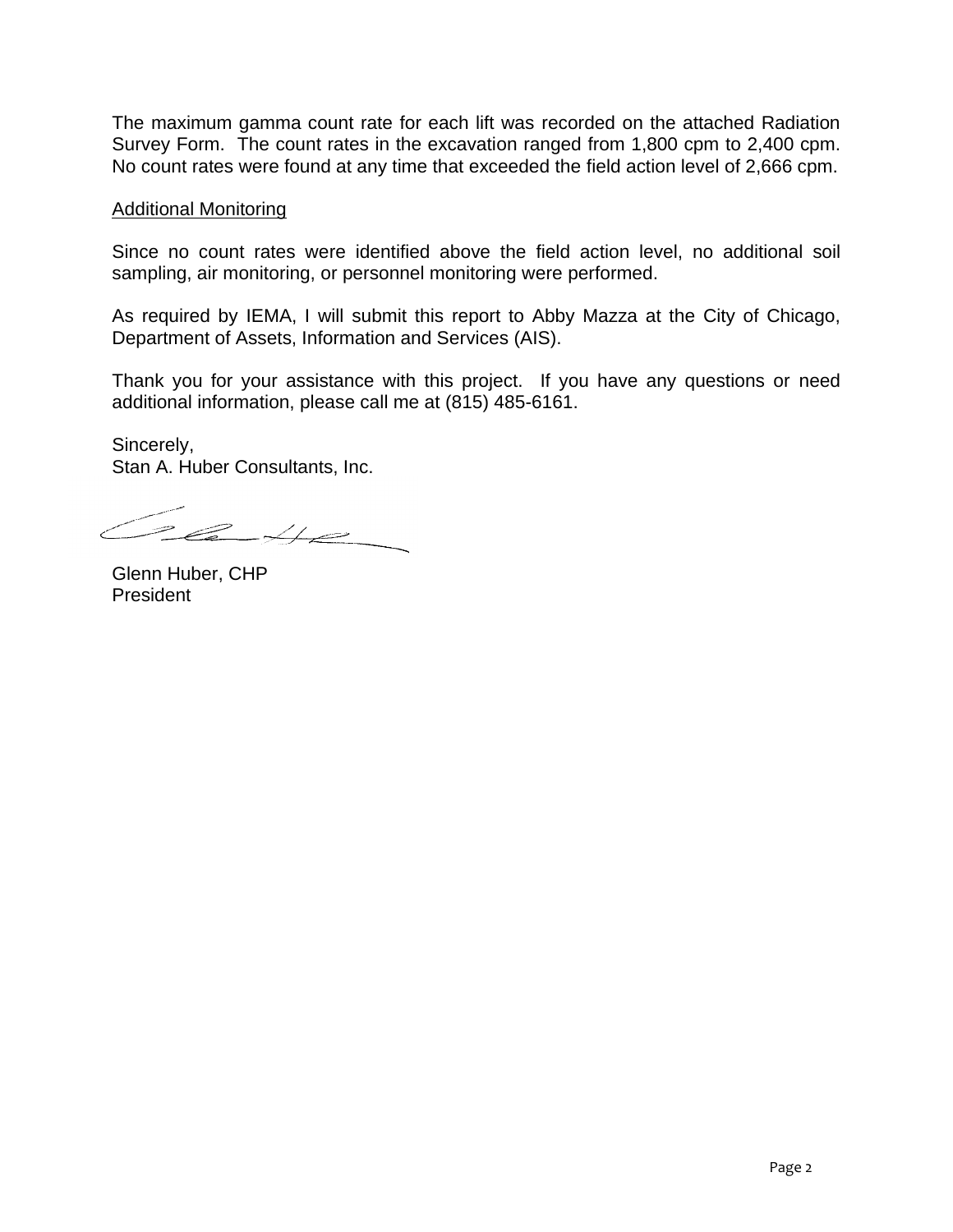| Page |  |
|------|--|
|      |  |

| Location/ Project ID: $MLK - 24 + 28 + 1$                                                                                                                                                     | <b>Radiation Survey Form</b>      |
|-----------------------------------------------------------------------------------------------------------------------------------------------------------------------------------------------|-----------------------------------|
| Date: $9/24/2020$                                                                                                                                                                             | Technician: Mark Dearth           |
| Inst Model: Ludlun 2221                                                                                                                                                                       | Serial No.: $126497$              |
|                                                                                                                                                                                               | Lift Elevation: $0-10k$           |
| Probe Type: 1"x1" Nal 72"x2" Nal<br>Shielded > Not Shielded                                                                                                                                   |                                   |
| 1333<br>Background_<br>cpm                                                                                                                                                                    | Action Level: 2666<br>cpm         |
| Write grid designations in circles. Record highest counts for grid in cpm. Record 30 second counts<br>at grid intersections (if required). Shade areas of elevated counts and record max cpm. | N                                 |
|                                                                                                                                                                                               | scale<br>Madrin                   |
|                                                                                                                                                                                               |                                   |
| MLK                                                                                                                                                                                           |                                   |
| $O_{\Gamma, Ve}$                                                                                                                                                                              | Marincot                          |
|                                                                                                                                                                                               | <b>Q</b>                          |
| Eustrate<br>Place                                                                                                                                                                             | 海<br>'ڌ،                          |
|                                                                                                                                                                                               | Medicin                           |
| $Area 10-10^{3} 10-28$<br>2200<br>2200                                                                                                                                                        | $\Rightarrow$ background location |
| $\overline{2}$<br>1800<br>1900                                                                                                                                                                | TIM-> excuvited area              |